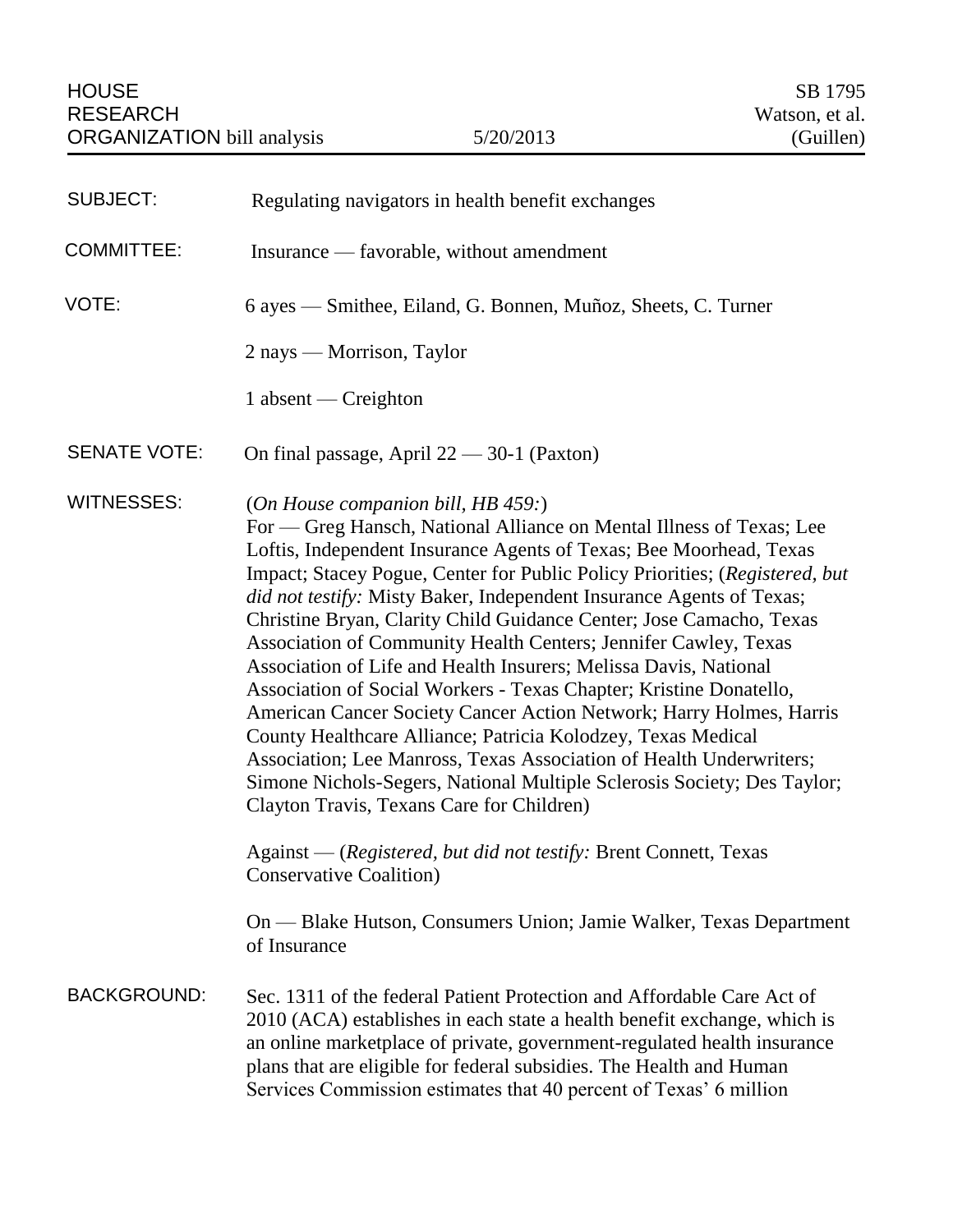|         | uninsured residents will be eligible to purchase subsidized insurance in<br>Texas' federally operated exchange. Open enrollment in the exchange<br>begins October 1, 2013, and its policies become effective January 1, 2014.                                                                                                                                                                                                                                        |
|---------|----------------------------------------------------------------------------------------------------------------------------------------------------------------------------------------------------------------------------------------------------------------------------------------------------------------------------------------------------------------------------------------------------------------------------------------------------------------------|
|         | The ACA establishes in each exchange a program of navigators,<br>organizations or individuals that receive federal grants to provide unbiased<br>information to consumers about their coverage options in the exchanges<br>and that facilitate their enrollment in qualified health plans. As directed by<br>the ACA, the federal government is currently finalizing proposed<br>qualification, accessibility, and conflict-of-interest standards for<br>navigators. |
| DIGEST: | SB 1795 would add Insurance Code, ch. 4154 to authorize various<br>navigator activities, while prohibiting others, in Texas' health benefit<br>exchange under the ACA. The bill also would authorize the Texas<br>Department of Insurance (TDI) to regulate navigators if it determined that<br>federal standards did not ensure they were qualified to perform their duties<br>or avoid conflicts of interest.                                                      |
|         | Navigators. SB 1795 would define "navigator" to include an individual or<br>entity performing a navigator's duties as described in the ACA or any<br>regulation enacted under the ACA. Navigators could provide information<br>on public benefits and health coverage or other information consistent<br>with the mission of the navigator.                                                                                                                          |
|         | The bill would allow navigators to act without obtaining a license from<br>TDI or any other state agency. The bill would not apply to licensed life,<br>accident, and health insurance agents or licensed life and health insurance<br>counselors or companies.                                                                                                                                                                                                      |
|         | Navigators would be prohibited from receiving compensation from a<br>health benefit plan issuer or in any other manner prohibited by law.                                                                                                                                                                                                                                                                                                                            |
|         | In advertising the navigator's duties and services, the bill would forbid a<br>navigator from claiming professional superiority or from using phrases<br>such as "insurance advisor," "insurance agent," or "insurance consultant."                                                                                                                                                                                                                                  |
|         | SB 1795 would prohibit navigators who were not licensed as agents from<br>endorsing, selling, soliciting, or negotiating coverage under a health<br>benefit plan. They could not advise consumers on which exchange health<br>plan was preferable nor provide information or services about insurance                                                                                                                                                                |
|         |                                                                                                                                                                                                                                                                                                                                                                                                                                                                      |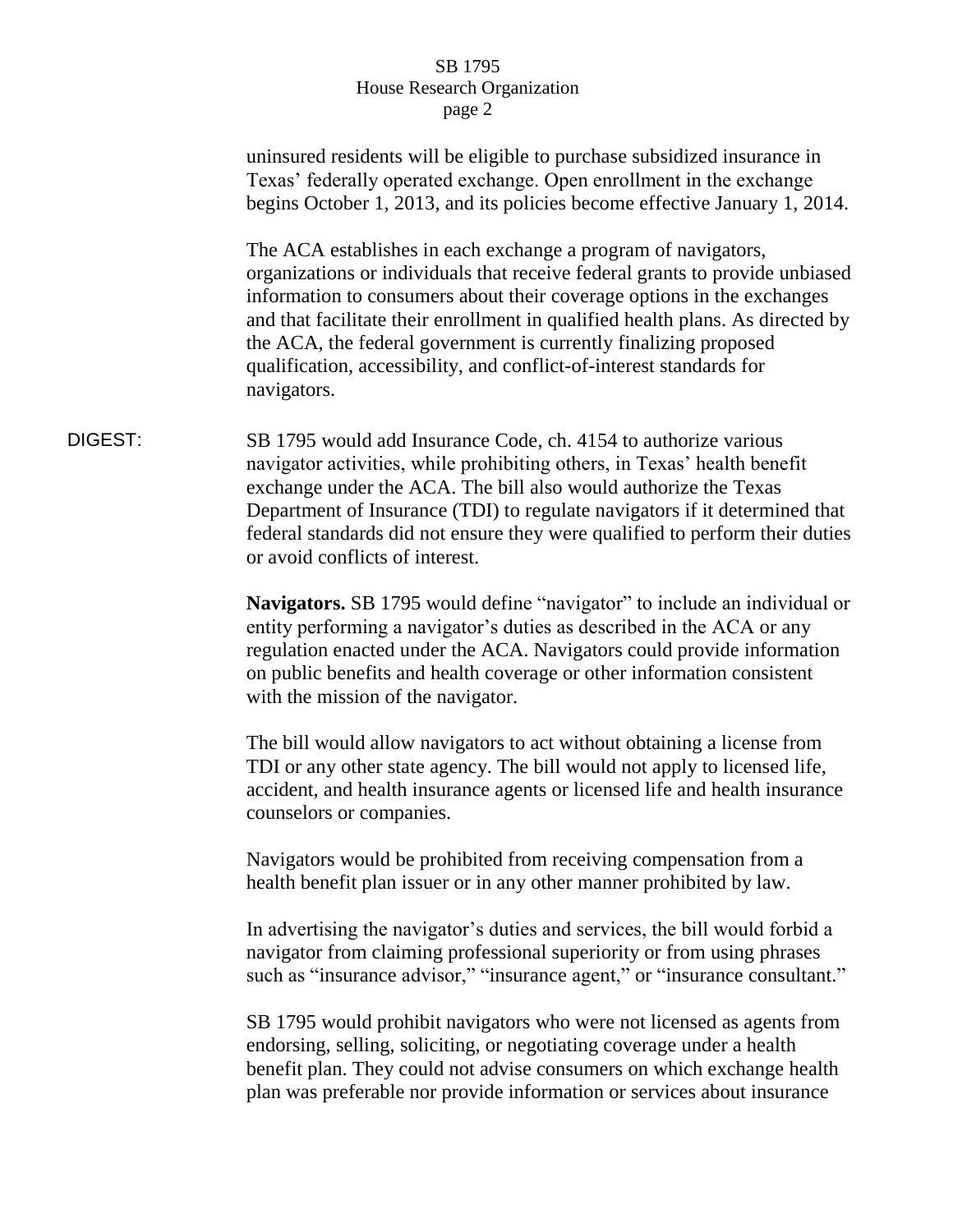products not offered through an exchange and could not accept compensation that was wholly or partly dependent on whether a person enrolled in a health benefit plan.

**TDI oversight.** SB 1795 would require the Texas Insurance Commissioner to determine whether the federal regulations established by the ACA sufficiently allowed navigators to:

- assist consumers in completing the exchange's uniform application;
- explain how affordability programs such as exchange subsidies, Medicaid, and the children's health insurance program work;
- explain qualified health plan features;
- provide culturally and linguistically appropriate information;
- avoid conflicts of interest; and
- establish standards and processes relating to privacy and data security.

If the commissioner found the federal regulations insufficient, the commissioner would have to make a good faith effort to cooperate with the U.S. Department of Health and Human Services to propose improvements. To ensure navigators could perform their duties, the commissioner would establish standards and qualifications if, after a reasonable interval, the commissioner determined the federal standards remained insufficient.

At a minimum, standards established by rule would require that a navigator had not:

- had a professional license suspended or revoked;
- been the subject of any disciplinary action by a financial or insurance regulator; or
- been convicted of a felony.

SB 1795 would require the commissioner to obtain at regular intervals a list of Texas' navigators and, for individuals, their associated organizations. The commissioner by rule could establish a state registration for navigators to allow TDI to collect this information and to ensure navigators satisfied the commissioner's standards.

To ensure compliance with any changes in state law, the commissioner could authorize additional training for navigators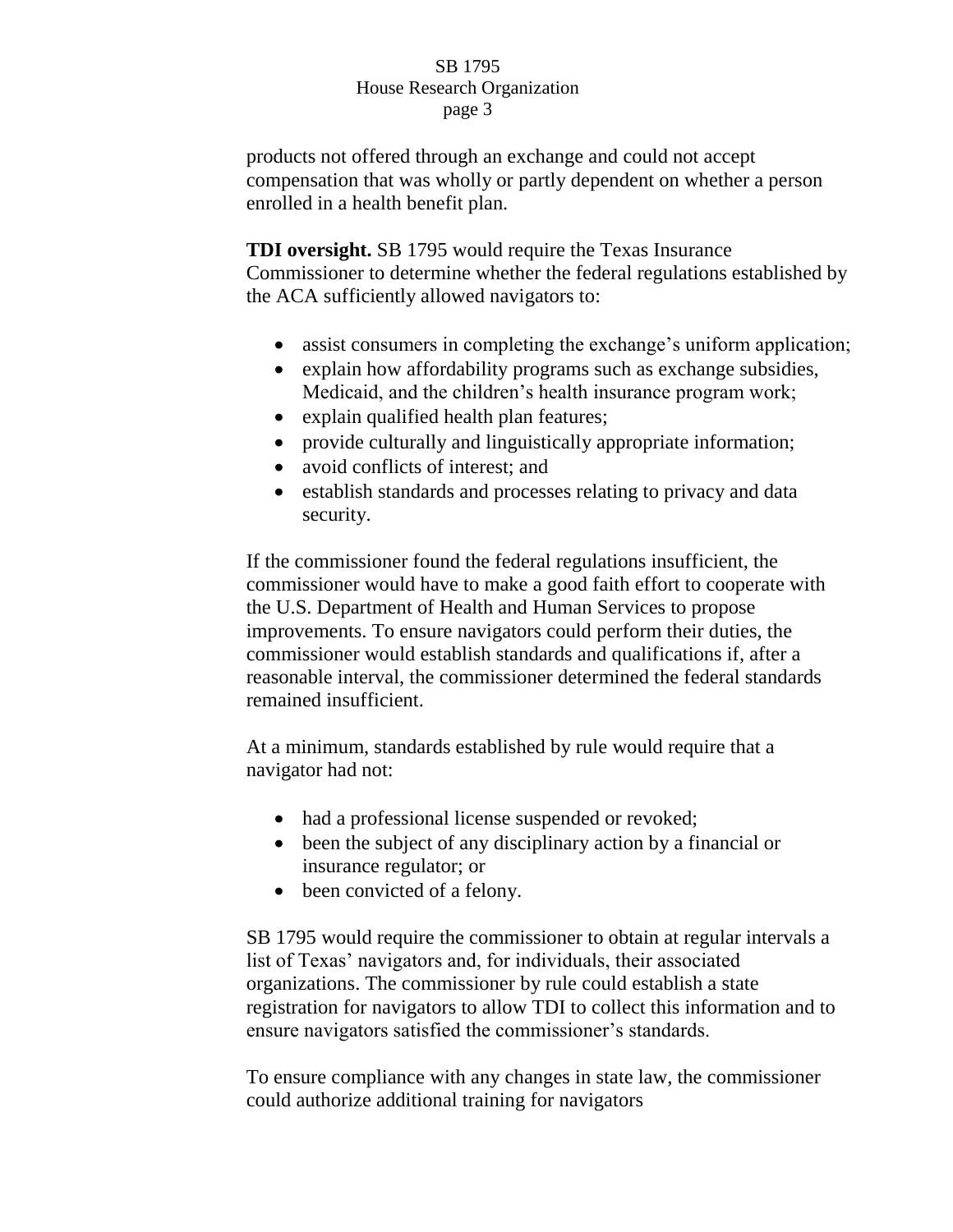|                           | The bill would take effect September 1, 2013, and Insurance Code, ch.<br>4154 would expire September 1, 2017.                                                                                                                                                                                                                                                                                                                                                                                                                                                                                                                                                                 |
|---------------------------|-------------------------------------------------------------------------------------------------------------------------------------------------------------------------------------------------------------------------------------------------------------------------------------------------------------------------------------------------------------------------------------------------------------------------------------------------------------------------------------------------------------------------------------------------------------------------------------------------------------------------------------------------------------------------------|
| <b>SUPPORTERS</b><br>SAY: | By clarifying the regulatory environment around the navigator program,<br>SB 1795 would protect consumers in health benefit exchanges while<br>preserving the program's ability to expand access to health care. The bill<br>would ensure navigators were qualified, properly trained, and impartial by<br>establishing essential consumer protections regardless of the outcome of<br>federal rulemaking. It also would authorize TDI to evaluate and, if<br>necessary, enforce quality standards. These consumer safeguards would be<br>especially necessary during the program's initial implementation.                                                                   |
|                           | SB 1795 would preserve the navigators' crucial role in expanding health<br>insurance access in Texas. The opening of health benefit exchanges in<br>2014 will enable hundreds of thousands — if not millions — of uninsured<br>Texans to enroll in a health benefit plan. Eighty percent of the exchange's<br>new enrollees will receive subsidized coverage due to their lower income<br>levels, and overall this population will face increased barriers to<br>understanding their new health insurance options. This bill would maintain<br>the navigator program's capacity without duplicating federal requirements<br>or impeding existing health care access programs. |
|                           | TDI's new rulemaking authority would be a common sense extension of<br>its current responsibilities. It would impose no increased costs, and would<br>be the most efficient way to manage a new federal program. Providing<br>TDI with oversight capacity would help prevent any increase in federal<br>encroachment.                                                                                                                                                                                                                                                                                                                                                         |
| <b>OPPONENTS</b><br>SAY:  | SB 1795 would be an unnecessary expansion of government. The bill<br>would create a new program at the state level and empower TDI with<br>broad new rulemaking authority. Assisting the navigator program would<br>increase access to subsidized health benefit plans in the exchanges, further<br>stressing the federal budget and causing more reliance on governmental<br>programs. It also would set a precedent for future increases in the federal<br>government's power to tax and regulate.                                                                                                                                                                          |
|                           | The bill would be a premature reaction to an evolving federal mandate.<br>Although there is no fiscal note, it is impossible to estimate the future<br>financial costs of regulating navigators. Any statutory change now would<br>likely require new regulation at a later date. It would be more prudent to                                                                                                                                                                                                                                                                                                                                                                 |